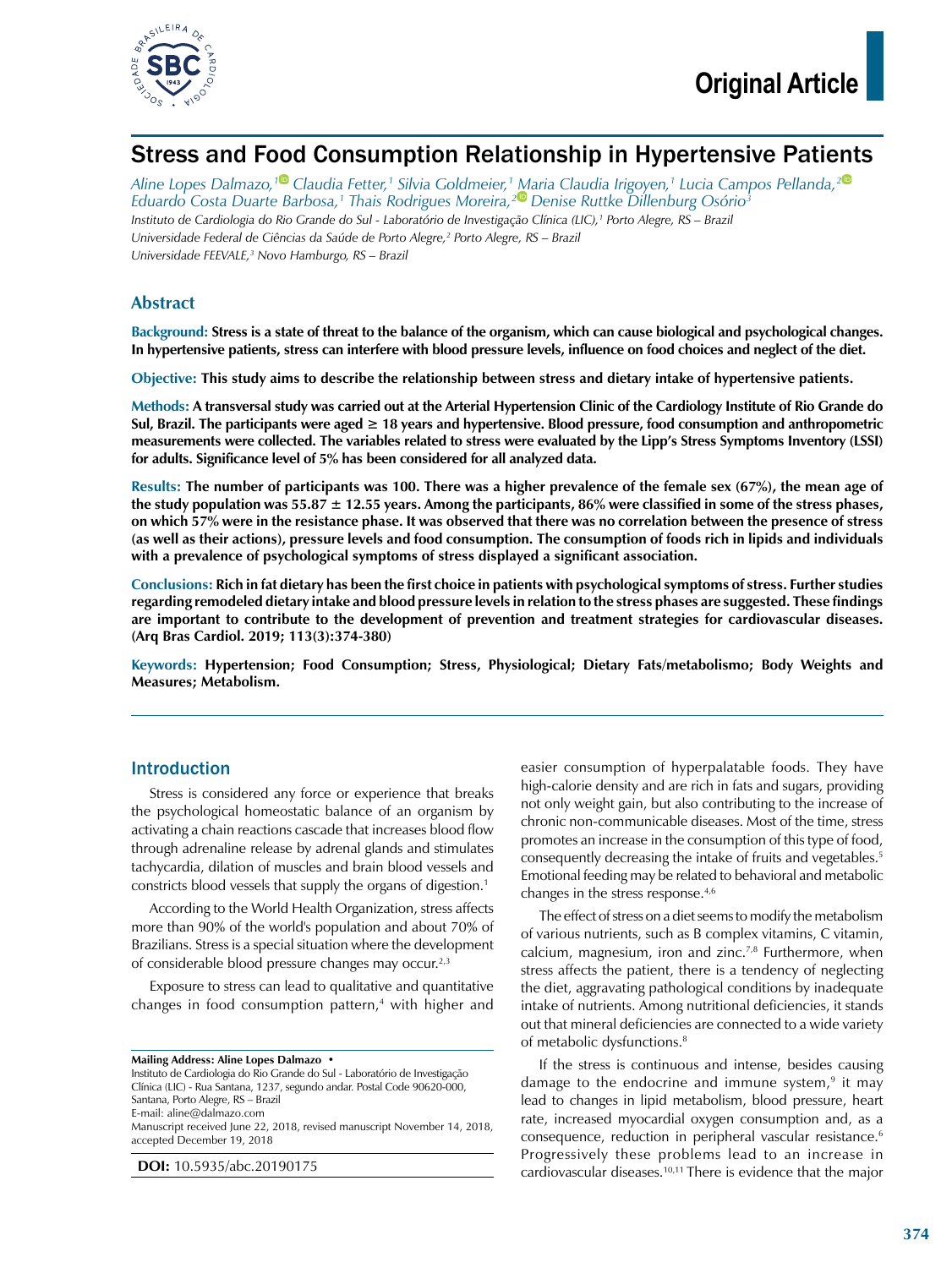triggering factor for hypertension is precisely the stress exerted in moments of stress and anxiety that alter the entire hormonal and systemic configuration of the organism.<sup>7</sup>

Therefore, this study aims to evaluate the relationship between stress, food choices and food consumption in hypertensive patients.

### Methods

A cross-sectional study took place at Arterial Hypertension Clinic of the Cardiology Institute of Rio Grande do Sul, Brazil, between 2013 and 2015. Hypertensive patients of both genders, older than 18 years old, from Basic Health Units, with uncontrolled hypertension, in current use of antihypertensive medication and with an average diagnosis of hypertension of five years. Exclusion criteria were patients with secondary hypertension, congenital heart disease, surgical and acute myocardial infarction, as evidenced by the clinical file. The flowchart of patients invited to participate in the study is described in Figure 1.

In order to obtain the sample number to perform the study, the calculation was performed with 80% power, 95% confidence level and an expected correlation of  $r = 0.25$ between the phases of stress and food consumption, totalizing a sample composed of 97 patients.12

Patients were invited to participate in the study after explaining the objectives, justification and methods that would be used in the data collection. After the acceptance, the patients signed two copies of the Free and Informed Consent Form, which was approved by the IC / FUC Research Ethics Committee, under No. 4843/13. It is important noticing that the study protocol complied with all ethical guidelines recommended by the National Health Council.

The data collection was conducted by training professionals in the Cardiology Institute settings during a single scheduled consultation in the multidisciplinary outpatient clinic of Systemic Arterial Hypertension. Variables of age, gender, blood pressure, anthropometry, food consumption and stress symptoms were collected.

The nurse team performed measures of blood pressure in accordance with the VII Brazilian Guidelines for Hypertension.2 Anthropometric measurements were taken by the nutritionist. Weight and height variables were collected using an anthropometric scale (Welmy®), with a capacity of 200 kg and with anthropometric ruler coupled up to 2 meters. For weighing, all patients were instructed to be barefoot to remove objects from their pockets, watches and excess clothing. The patient was placed in the center of the platform, with arms extended along the body. For height measurement, the patient remained barefoot and standing upright, with his head held high, arms hanging at his side, heels and back against the vertical plane of the rod. In sequence, the patient was instructed not to shrink when the stem was placed on the head, the support of which remained



**Figure 1 –** *Flowchart of Participants. LSSI: Lipp stress symptoms inventory.*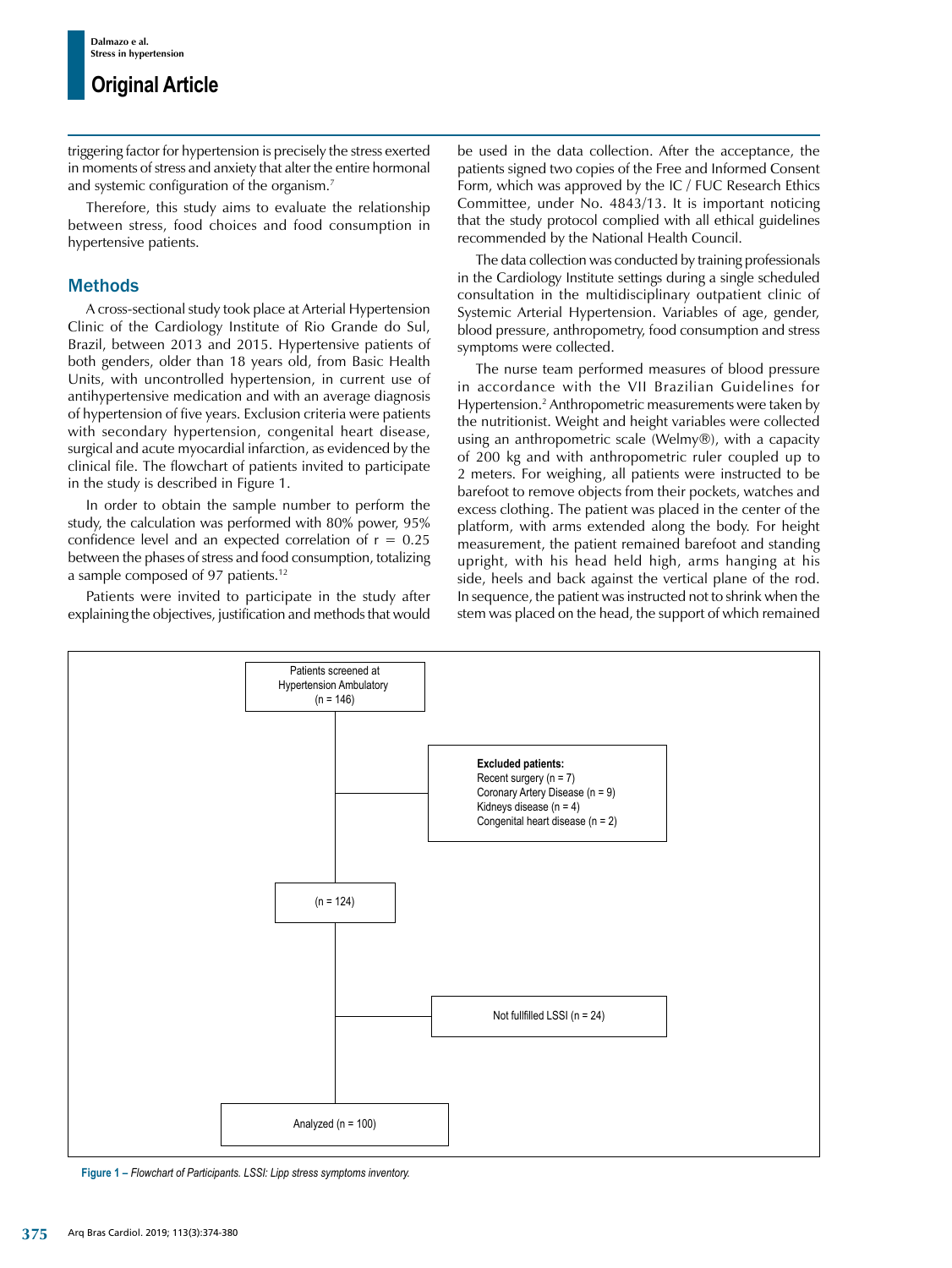on the scalp, avoiding contact only on the hair. Weight and height data were used to calculate body mass index (BMI) and the following cutoff points were used for adults: Low weight  $< 18.5$  kg/m<sup>2</sup>; Eutrophic 18.5 - 24.9 kg/m<sup>2</sup>; Overweight 25 - 29.9 kg/m<sup>2</sup> and Obesity  $\geq 30$  kg/m<sup>2</sup>; <sup>3</sup> and for elderly: Low weight: < 22 kg/m²; Eutrophic: 22 - 27 kg/m² and Excess weight: $> 27$  kg/m<sup>2</sup> according to Lipschitz (1994).<sup>13</sup>

For the qualitative evaluation of food consumption, food frequency questionnaire adapted from Ribeiro et al.,<sup>14</sup> was applied in order to analyze the frequency of food consumption. The interpretation of this questionnaire was carried out through the stratification of the consumed food groups, being evaluated the following groups: ultra-processed foods, *in natura* foods, rich in carbohydrates, proteins and lipids.

Lipp's stress symptoms inventory (LSSI) for adults was applied by a psychologist to evaluate the symptoms of stress. This inventory is an objective measure of stress symptomatology in individuals over 15 years of age. LSSI is composed of 37 somatic and 19 psychological items whose symptoms, if repeated, differ only in intensity and severity. This instrument is divided into 3 sets: the 1st with 15 items refers to the physical or psychological symptoms that the patient has experienced in the last 24 hours; the second, composed of ten physical and five psychological symptoms, and is related to the symptoms experienced in the previous week; the third, with 12 physical and 11 psychological symptoms, refer to the situation of the previous month.15

#### Statistical analysis

Data tabulation was performed in the Microsoft Excel 2013 for Windows. The statistical analysis was performed using the Statistical Package for Social Sciences (SPSS), version 22.0. Variables with normal distribution were described in mean ± standard deviation. Variables with normal distribution were described in mean  $\pm$  standard deviation and variables with asymmetric distributions such as median and interquartile range (25th and 75th percentile).

In order to correlate dietary intake of different food groups (carbohydrates, lipids, proteins, *in natura* and ultra-processed foods) with the stress phases, the Spearman correlation coefficient was used.

For the comparison of continuous variables concerning the presence or absence of stress, the Mann-Whitney test (food intake) and Student's t-test (blood pressure) were used for independent samples. In regards to the types of stress symptoms (physical/psychological/mixed) the tests used were Kruskal Wallis (food consumption) and ANOVA One-way (blood pressure). Significance level of  $5\%$  ( $p < 0.05$ ) was considered.

### **Results**

The sample consisted of 100 patients with a mean age of  $55.87 \pm 12.55$  years and  $67\%$  (n = 67) were females. The mean values of blood pressure were  $182.38 \pm 28.01$  mmHg for systolic and 94.95  $\pm$  12.42 mmHg for diastolic. Regarding the stress variable,  $86\%$  (n = 86) of the participants were included in some of the phases, of which 57% were in the resistance phase (Table 1).

No correlation was observed between the different stages of stress, blood pressure and food consumption (Table 2).

Table 3 shows the comparison of the food consumption profile with the presence or absence of stress and blood pressure.

Among the food groups investigated, there was a significant association with foods rich in lipids and psychological symptoms of stress, according to Table 4.

### **Discussion**

This study aimed to describe the relationship between stress and food consumption in hypertensive patients. Analyzing the consumption of foods rich in lipids in individuals with stress and predominance of psychological symptoms, we found a significant association between the variables.

Regarding the predominance of women, it is believed that a more significant number of them seek care assistance and show higher health concerns when compared to the men.<sup>16</sup>

In a review of stress-induced eating, Greeno and Wing17 have shown that different stress stimuli cause different reactions, taking into account the individuality of the patients, but stress can affect the quality of food choice.

Nguyen et al.18 demonstrated in his study on stress-induced eating with 517 students that perceived stress was a significant correlate of "emotional eating" and also added in their results that this factor is independent of BMI, suggesting there is no relation between stress-induced eating; and people who are overweight and obese.

In the present study, we did not observe a significant positive relationship between food consumption in different stages of stress with the presence or absence of stress. The divergences found in this study concerning those mentioned above can be attributed to the diversity of the analyzed variables, which suggests a more detailed investigation, as it is well documented by Sousa et al.<sup>19</sup> that the stimuli and physiological responses differ in each phase of the stress.<sup>19</sup>

Regarding stress, in the resistance phase (57%), it is in agreement with the results obtained by Wottrich et al., $20$  in which the predominance of the individuals evaluated was predominant in the endurance phase. These findings are in agreement with data from the study described by Malagris $21$ and Rosseti 22 whose results were similar in their research.

Lipp et al. $23$  also emphasizes that the resistance phase is associated with excessive fatigue, memory problems and doubts about oneself, which can significantly compromise the individual's quality of life.

Pecoraro et al.<sup>24</sup> and Zellner et al.<sup>25</sup> stated that in order to minimize stress symptoms, it is common to eat tasty foods, mostly high in fat, as a form of comfort and "self-medication". In another study with adolescents conducted in London, it was found that a high degree of perceived stress was related to high intakes of fat and large amounts of unhealthy meals.<sup>5</sup> In this study, a positive association between the consumption of rich foods in lipids in patients classified with some level of stress, with a predominance of psychological symptoms.<sup>5</sup>

It is important to point out that fat in the food promotes greater palatability being also more caloric. The fact that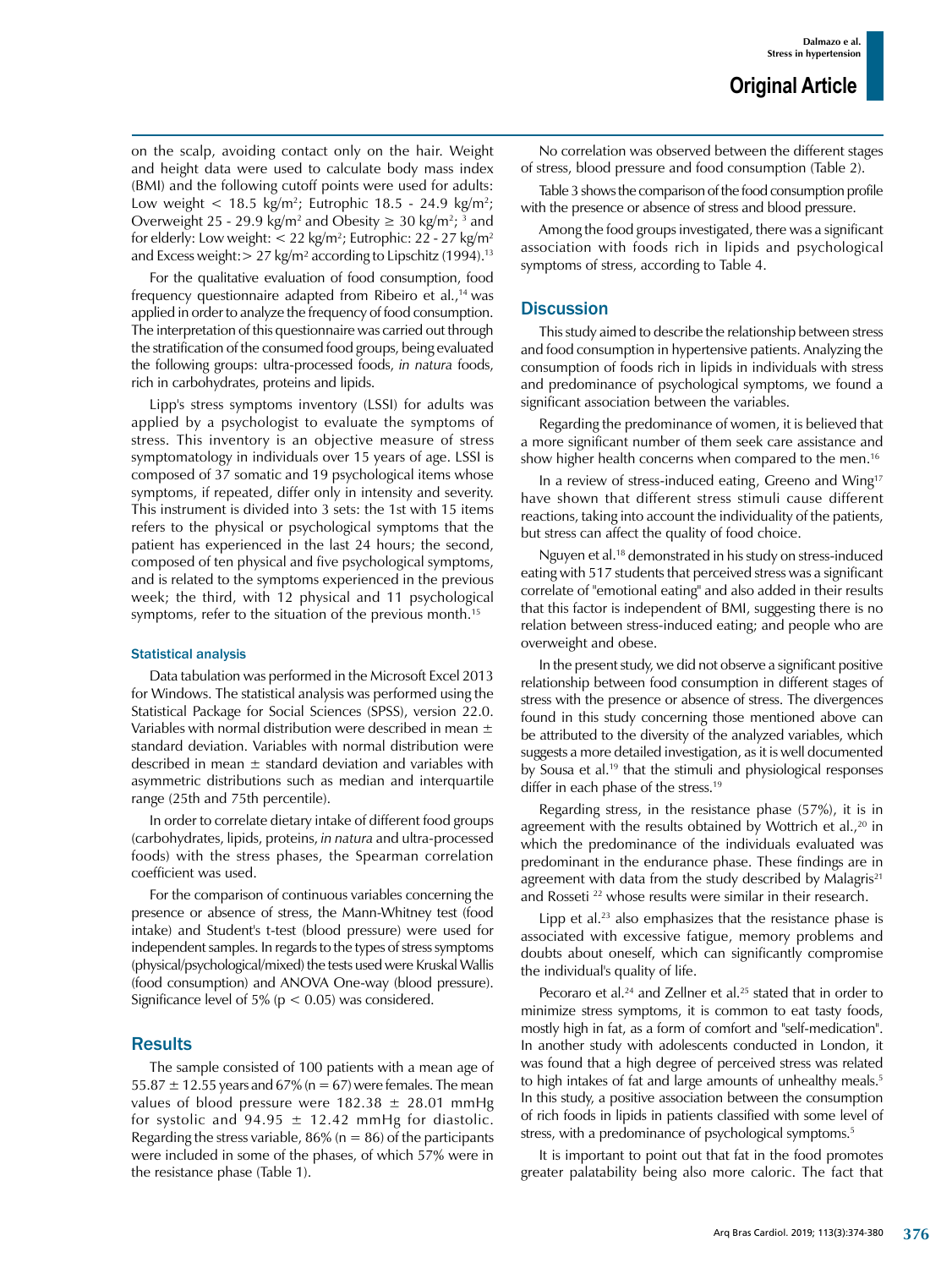# **Original Article**

#### **Table 1 – Characterization of participants**

| <b>CARACTERÍSTICAS</b>              | n                  | $\%$ |  |
|-------------------------------------|--------------------|------|--|
| Gender                              |                    |      |  |
| Women                               | 67<br>67%          |      |  |
| Men                                 | 33<br>33%          |      |  |
| Age (mean $\pm$ standard deviation) | $55.87 + 12.55$    |      |  |
| (minimum- maximum)                  | (19a80)            |      |  |
| <b>BLOOD PRESSURE</b>               |                    |      |  |
| <b>SBP</b>                          | $182.38 \pm 28.01$ |      |  |
| <b>DBP</b>                          | $94.95 \pm 12.42$  |      |  |
| <b>ESTRESSE - LSSI</b>              |                    |      |  |
| Alert                               | 2                  | 2%   |  |
| Resistence                          | 57<br>57%          |      |  |
| Almost exhaustion                   | 11<br>11%          |      |  |
| Exhaustion                          | 16<br>16%          |      |  |
| No stress                           | 14<br>14%          |      |  |
| <b>Nutritional State - BMI</b>      |                    |      |  |
| Eutrophic                           | 31<br>31%          |      |  |
| Overweight                          | 69<br>69%          |      |  |

*LSSI: Lipp Stress Symptom Inventory; SBP: systolic blood pressure; DBP: diastolic blood pressure; BMI: body mass index.*

|                | <b>LSSI Phases</b>   | <b>SBP</b>            | <b>DBP</b>               |
|----------------|----------------------|-----------------------|--------------------------|
| <b>SBP</b>     | $0.023$ (p = 0.821)  |                       | ٠                        |
| <b>DBP</b>     | $0.134$ (p = 0.185)  | $0.449$ (p $> 0.01$ ) | $\overline{\phantom{0}}$ |
| Ultraprocessed | $-0.059$ (p = 0.563) | $-0.003$ (p = 0.980)  | $0.070(p = 0.490)$       |
| Carbohidrates  | $0.008$ (p = 0.938)  | $-0.074$ (p = 0.467)  | $-0.115$ (p = 0.253)     |
| Proteins       | $-0.154$ (p = 0.125) | $-0.044$ (p = 0.663)  | $-0.064$ (p = 0.524)     |
| In natura      | $-0.002$ (p = 0.987) | $-0.113$ (p = 0.262)  | $-0.083$ (p = 0.413)     |
| Lipids         | $0.160$ (p = 0.313)  | $-0.193$ (p = 0.220)  | $0.003$ (p = 0.987)      |

**Table 2 – Correlation of the Stress phases with food consumption and blood pressure**

*Spearman Correlation Coefficient - correlation between stress phases (alert, resistance, near exhaustion and exhaustion) with food consumption (carbohydrates, proteins, lipids, ultra-processed and in natura foods) p < 0.05. LSSI: Lipp Stress Symptom Inventory; SBP: systolic blood pressure; DBP: diastolic blood pressure.*

psychological symptoms are predominant may reveal that the individuals were worried, with low self-esteem and irritated, therefore, with their psychological conditions compromised, seeking for some compensation and well-being in food. It is known that emotions can determine food choices and preferences and foods are associated with the emotional context in which they are usually consumed.<sup>26,27</sup>

Considering that primary prevention of blood pressure elevation can be achieved by controlling risk factors including changes in lifestyle, multimodal interventions are indicated to integrate education on healthy lifestyle and medical resources, physical activity, stress management and counseling on psychosocial risk factors.28

The present study presented some limitations, we highlight the application of the questionnaire of the frequency of food consumption. This method requires greater precision to remember the foods consumed in the different frequencies evaluated, which could potentially be considered a memory bias. However, among the types of validated food consumption protocols, this is considered to be more reliable and representative of food when compared to the 24-hour food recall or food diary. Another difficulty observed was the small number of scientific studies on the subject, which made it difficult to deepen the discussion of the data.

In the population of hypertensive patients, it is necessary to explore team strategies for better management of stress, as well as to prescribe a reduction in the intake of fatty foods and to accompany them, which will imply the effectiveness of disease control, risk control related to comorbidities and better quality of life.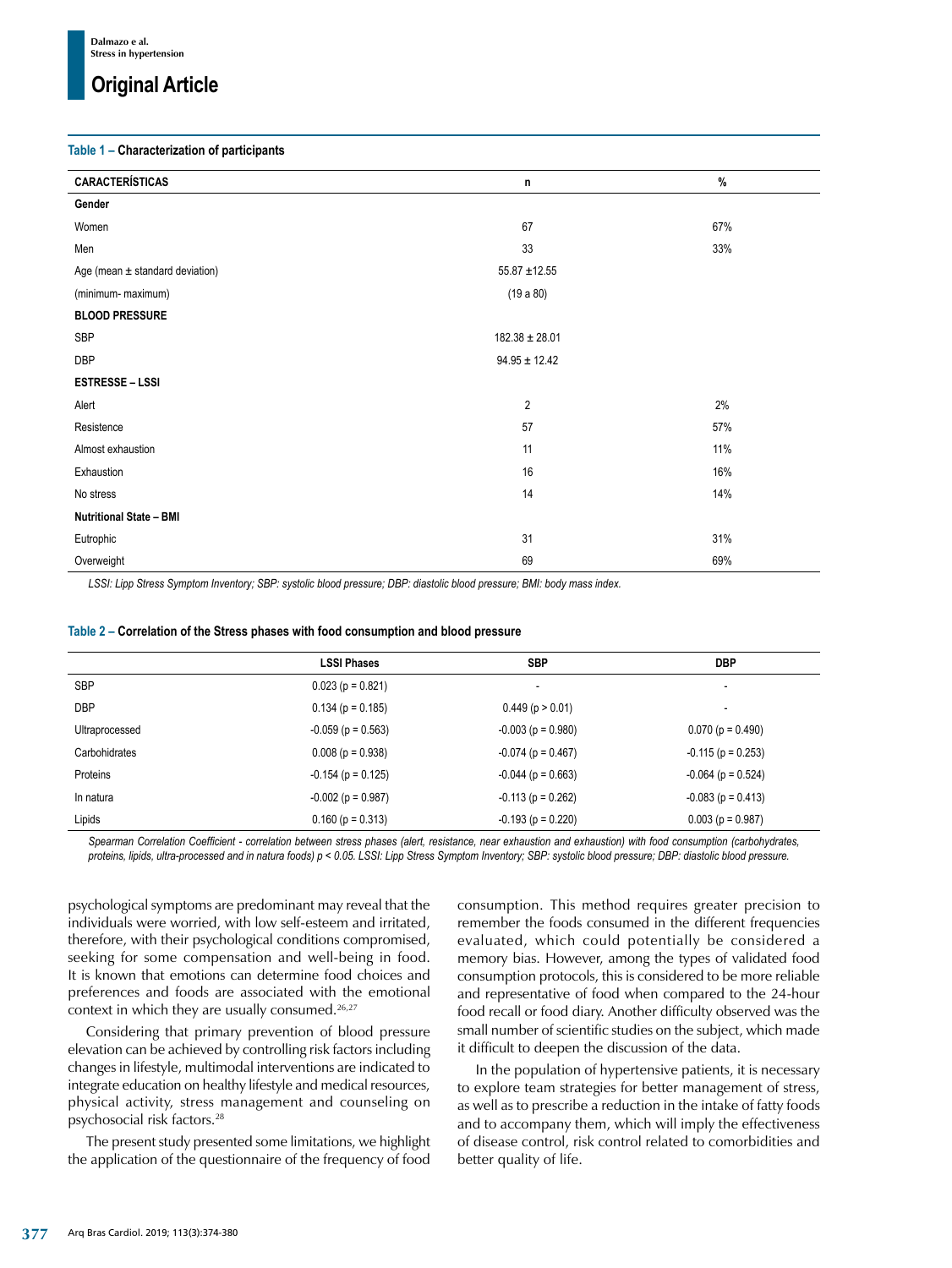|                | <b>LSSI</b>        |                    |       |
|----------------|--------------------|--------------------|-------|
|                | Absent             | Present            | p     |
| Ultraprocessed | 3(1.1; 3.5)        | 2.4(0.7; 3.4)      | 0.295 |
| Carbohydrates  | 0.3(0.2; 0.9)      | 1.1(0.3; 2.3)      | 0.099 |
| Proteíns       | 2.5(2; 3.2)        | 2.4(1.7; 3.1)      | 0.522 |
| In natura      | 3.5(2.7; 3.9)      | 3.3(2.7; 4.2)      | 0.761 |
| Lipids         | 4.3(3.5; 6.5)      | 7(3.6; 7)          | 0.367 |
| SBP (mmHg)     | $168.07 \pm 27.31$ | $174.36 \pm 26.58$ | 0.416 |
| DBP (mmHg)     | $90.93 \pm 15.83$  | $93.51 \pm 15.56$  | 0.568 |

*Mann-Whitney and SBP (systolic blood pressure) and PAD (diastolic blood pressure) were used for food consumption (consumption on days of the week). Test T. LSSI: Lipp Stress Symptom Inventory for Adult.*

|  |  | Table 4 – Comparison of frequency of food consumption and blood pressure in relation to the types of stress symptoms |
|--|--|----------------------------------------------------------------------------------------------------------------------|
|  |  |                                                                                                                      |

| <b>Outcomes</b> | <b>LSSI</b>       |                    |                    |          |
|-----------------|-------------------|--------------------|--------------------|----------|
|                 | Physical          | Psychological      | Mixed              | р        |
| Ultraprocessed  | 1.9(0.5; 2.8)     | 3.4(1.3; 4.9)      | 2.4(0.8; 2.9)      | $0.065*$ |
| Carbohidrates   | 1.1(0.3; 2.5)     | 1.1(0.3; 1.7)      | 1.4(0.2; 2.7)      | $0.573*$ |
| Proteins        | 2.3(1.6; 3)       | 2.4(1.7; 3.2)      | 2.4(1.6; 3.2)      | $0.848*$ |
| In natura       | 3.3(2.6; 4)       | 3.6(2.9; 4.2)      | 3.1(2.6; 4.2)      | $0.608*$ |
| Lipids          | 5(3.5; 7)         | 7(7; 7)            | 5(3.3; 7)          | $0.026*$ |
| <b>SBP</b>      | $170.66 \pm 27.1$ | $182.38 \pm 28.01$ | $177.92 \pm 23.82$ | $0.226*$ |
| <b>DBP</b>      | $91.92 \pm 15.74$ | $94.95 \pm 12.42$  | $100.15 \pm 18.81$ | $0.226*$ |

*# Kruskal Wallis Test – Values presented as mediana/interquartile interval. \*ANOVA – Values presented as Mean (M) ± Standard Deviation (SD). LSSI: Lipp Stress Symptom Inventory; SBP: systolic blood pressure; DBP: diastolic blood pressure.*

As future work, we intend to evaluate the relationship between altered dietary intake and blood pressure levels regarding specific stages of stress. Indeed, the analysis of this study shows itself useful for hypothesis assessment for future researchers.

Writing of the manuscript: Dalmazo AL, Fetter C, Moreira TR, Osório DRD; Critical revision of the manuscript for intellectual content: Fetter C, Goldmeier S, Irigoyen MC, Pellanda LC, Barbosa ECD, Moreira TR, Osório DRD.

## **Conclusion**

Changes in dietary choices were evidenced by higher consumption of high-fat foods in individuals with a prevalence of psychological symptoms. However, more studies are needed the alteration of food consumption and blood pressure levels in relation to certain stages of stress. Because hypertension is a multifactorial disease, it requires a multi-area treatment approach to achieve better results. These findings are essential to contribute to the development of new strategies for the prevention and treatment of diseases, thus minimizing the risk factors for the progression of cardiovascular diseases.

### Author contributions

Conception and design of the research: Dalmazo AL, Goldmeier S, Irigoyen MC, Pellanda LC, Osório DRD; Acquisition of data: Dalmazo AL, Goldmeier S, Osório DRD; Analysis and interpretation of the data: Goldmeier S, Pellanda LC, Barbosa ECD, Osório DRD; Statistical analysis: Fetter C, Moreira TR; Obtaining financing: Irigoyen MC;

#### **Potential Conflict of Interest**

No potential conflict of interest relevant to this article was reported.

### **Sources of Funding**

There were no external funding sources for this study.

#### **Study Association**

This article is part of final graduation submitted by Aline Lopes Dalmazo, from Universidade Federal de Ciências da Saúde de Porto Alegre.

#### **Ethics approval and consent to participate**

This study was approved by the Ethics Committee of the IC-FUC under the protocol number 4843/13. All the procedures in this study were in accordance with the 1975 Helsinki Declaration, updated in 2013. Informed consent was obtained from all participants included in the study.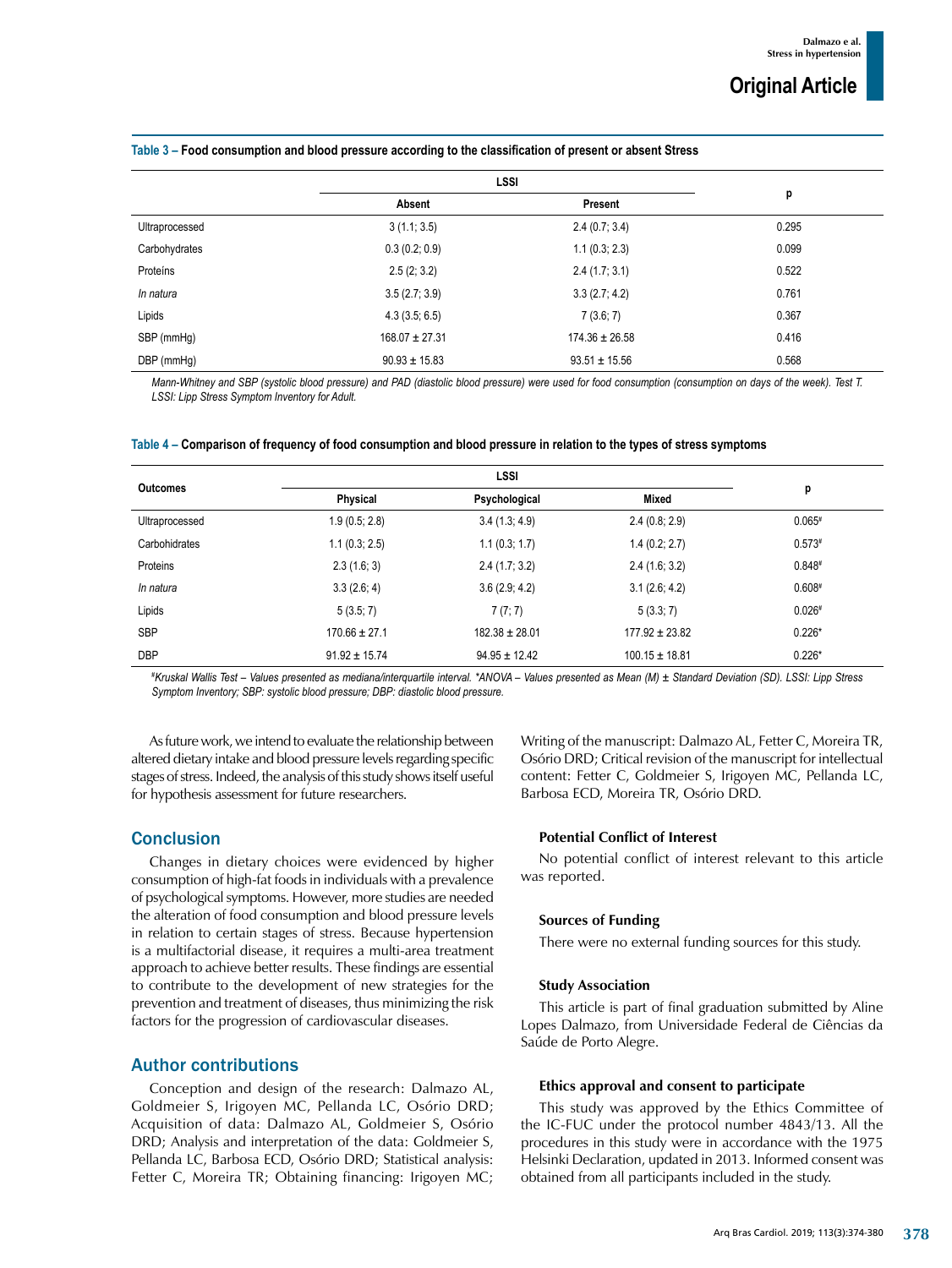# **Original Article**

## **References**

- 1. Silverthorn DU. Fisiologia Humana. 5th ed. Porto Alegre: ArtMed; 2010.p.1-992.
- 2. Malachias M, Plavnik FL, Machado CA, Malta D, Scala LCN, Fuchs S. 7th Brazilian Guideline of Arterial Hypertension: Chapter 1 - Concept, Epidemiology and Primary Prevention. Arq Bras Cardiol. 2016;107(3 Suppl 3):1-6.
- 3. Obesity: preventing and managing the global epidemic. Report of a WHO consultation. World Health Organ Tech Rep Ser. 2000;894:i-xii, 1-253.
- 4. Ulrich-Lai YM, Fulton S, Wilson M, Petrovich G, Rinaman L. Stress exposure, food intake and emotional state. Stress. 2015;18(4):381-99.
- 5. Cartwright M, Wardle J, Steggles N, Simon AE, Croker H, Jarvis MJ. Stress and dietary practices in adolescents. Health Psychol. 2003;22(4):362-9.
- 6. Hubbard J, Workman EA. Handbook of Stress Medicine: an organ system approach. Boca Raton: CRC Press; 1998.p.1-448.
- 7. Lipp MN. Pesquisas sobre stress no Brasil: saúde, ocupações e grupos de risco. Campinas: Papirus Editora; 1996.p.1-304.
- 8. Ronsein GE, Dutra RL, Silva EL, Martinello F, Hermes EM, Balen G, et al. Influência do estresse nos níveis sanguíneos de lipídios, ácido ascórbico, zinco e outros parâmetros bioquímicos. Acta Bioquím Clín Latinoam 2004;38(1):39-46.
- 9. Sousa MBC, Silva HPA, Galvão-Coelho NL. Resposta ao estresse: I. Homeostase e teoria da alostase. Estud Psicol (Natal). 2015;20(1):2-11.
- Grossman P, Svebak S. Respiratory sinus arrhythmia as an index of parasympathetic cardiac control during active coping. Psychophysiology. 1987;24(2):228-35.
- Viana V. Comportamento alimentar em crianças e controlo parental: uma revisão da bibliografia. Rev Aliment Humana. 2009;15(1):9-16.
- 12. Alex Andrade M, Lobato JL, Lima VF, Brito KP. Estresse, enfrentamento e sua influência sobre a glicemia e a pressão arterial. Rev Psicologia e Saúde. 2014;6(1):48-55.
- 13. Lipschitz DA. Screening for nutritional status in the elderly. Prim Care. 1994;21(1):55-67.
- 14. Ribeiro AC, Sávio KE, Rodrigues ML, Costa TH, Schmitz BA. Validação de um questionário de freqüência de consumo alimentar para população adulta. Rev Nutr. 2006;19(5):553-62.
- 15. Lipp ME. Manual do Inventário de Sintomas de Stress para Adultos de Lipp (ISSL). São Paulo: Casa do Psicólogo;2009.p.1-74
- 16. Gomes R, Nascimento EF, Araújo FC. Por que os homens buscam menos os serviços de saúde do que as mulheres? As explicações de homens com baixa escolaridade e homens com ensino superior. Cad Saúde Pública. 2007;23(3):565-74.
- 17. Greeno CG, Wing RR. Stress-induced eating. Psychol Bull. 1994;115(3):444-64.
- 18. Nguyen-Rodriguez ST, Chou CP, Unger JB, Spruijt-Metz D. BMI as a moderator of perceived stress and emotional eating in adolescents. Eat Behav. 2008;9(2):238-46.
- 19. Sousa MB, Silva HP, Galvao-Coelho NL. Resposta ao estresse: I. Homeostase e teoria da alostase. Estud Psicol (Natal). 2015;20(1):2-11.
- 20. Wottrich SH, Ávila CM, Machado CC, Goldmeier S, Dillenburg D, Kuhl CP, et al. Gênero e manifestação de stress em hipertensos. Estud Psicol (Campinas). 2011;28(1):27-34.
- 21. Malagris LE, Fiorito AC. Avaliação do nível de stress de técnicos da área de saúde. Estud Psicol (Campinas). 2006;23(4):391-8.
- 22. Rosseti M. O inventário de sintomas de stress para adultos de Lipp (ISSL) em servidores da Polícia Federal de São Paulo. Rev Bras Ter Cogn. 2008;4(2): 108-20.
- 23. Lipp ME, Malagris LE. O stress emocional e seu tratamento. In B. Rangé (Ed.), Psicoterapias cognitivo-comportamentais: Um diálogo com a psiquiatria. Porto Alegre: Editora Artmed; 2001.p.475-90.
- 24. Pecoraro N, Reyes F, Gomez F, Bhargava A, Dallman MF. Chronic stress promotes palatable feeding, which reduces signs of stress: feedforward and feedback effects of chronic stress. Endocrinology. 2004;145(8):3754-62.
- 25. Zellner DA, Loaiza S, Gonzalez Z, Pita J, Morales J, Pecora D, et al. Food selection changes under stress. Physiol Behav. 2006;87(4):789-93.
- 26. Viana V, Santos PL, Guimarães MJ. Comportamento e hábitos alimentares em crianças e jovens: Uma revisão da literatura. Psic Saúde & Doenças. 2008;9(2):209-31.
- 27. Vieweg VW, Doughherty L, Bernardo NL. Mental Stress and the Cardiovascular System Part VI. Chronic Mental Stress and Cardiovascular Disease: Psychosocial Factors. Medical Update for Psychiatrists. 1998;3(3):82-5.
- 28. Simão AF, Précoma DB, Andrade JP, Correa Filho H, Saraiva JF, Oliveira GM. Sociedade Brasileira de Cardiologia. I Diretriz de Prevenção Cardiovascular da Sociedade Brasileira de Cardiologia - Resumo Executivo. Arq Bras Cardiol. 2014;102(5):420-31.